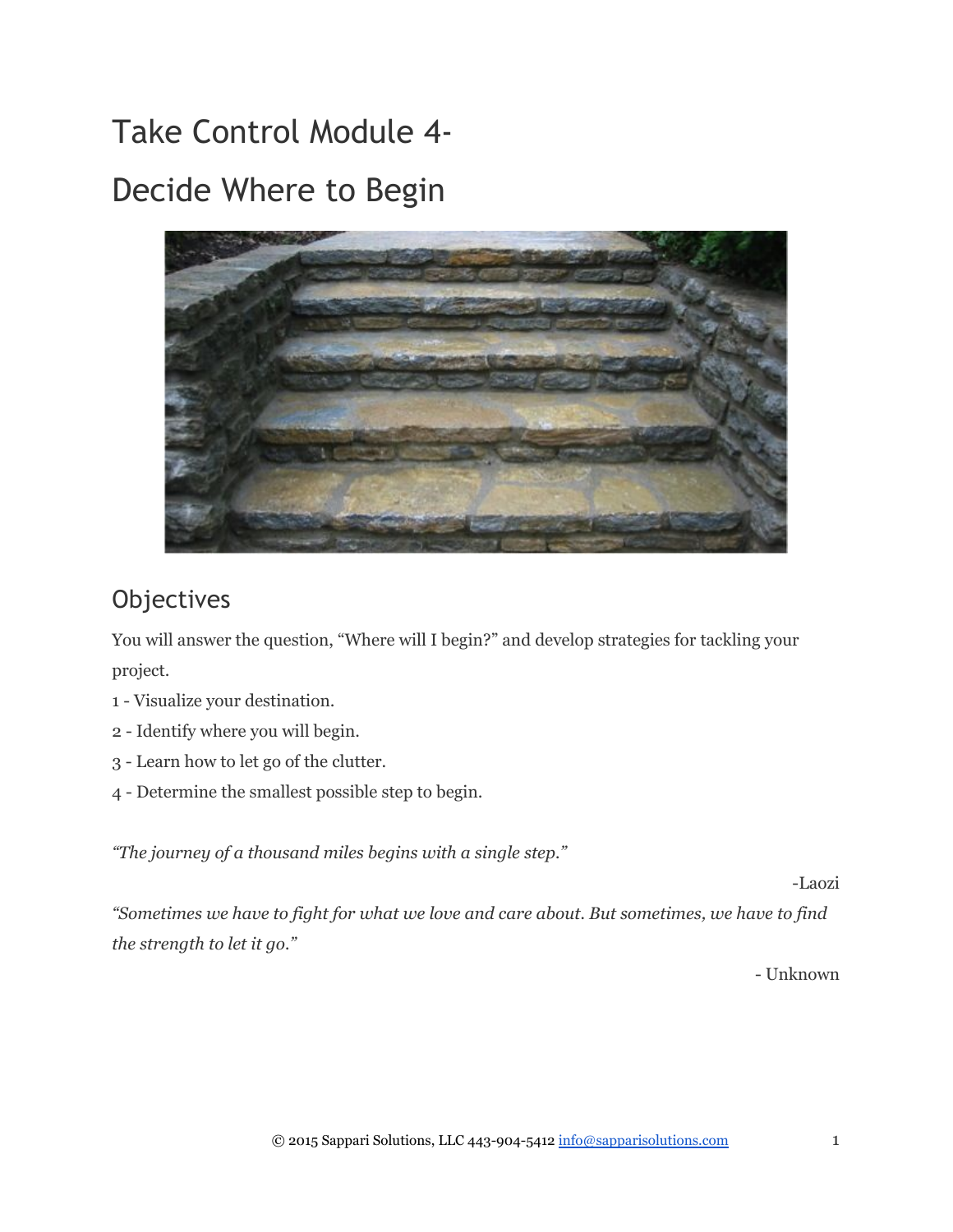# Instruction

"I don't know where to start, can you help with that?" asks Annie as we talk on the phone about her upcoming organizing appointment.

"Absolutely. It's what we do." I respond.

Getting organized is not just about buying cute bins at Target**®** to hold all the little shoes that are cluttering the foyer. So often we purchase bins and books, we watch videos and TV shows, and our organizing projects still don't seem to go anywhere. Let's say your sister comes over for the weekend to help you "clean up the mess." You work hard for hours and yet it seems that there is even more work when you finish than there was when you began. Where do we start so that we can be effective in our organizing projects?

In all honesty, you could start anywhere. I will share with you my four favorite places to start organizing and why. In the previous modules, we answered the question HOW to start. (If you need a review, go to this link to the end of this module: 'Additional [Information.'\)](#page-10-0) Now we will dig into the WHERE.

When I analyze rooms and perform the exercise of seeing spaces, I begin to notice connections. I call these connections the "trickle down effect". If I implement a system in one area, such as organizing a clothing closet, I would then be able to hang the clean clothes that are lying on my bed. I could then sleep in my bed. When I am well rested, I'll feel more like doing the laundry that is piled in the bathroom and on the laundry room floor. When the space is clear, I will have a place to take care of myself with quiet rejuvenation time. I will feel whole and restored.

If I were to just pick up and fold the clothing in the laundry room, I wouldn't have a place to put it and I wouldn't solve my organizing conundrum!

What connections do you see in your space?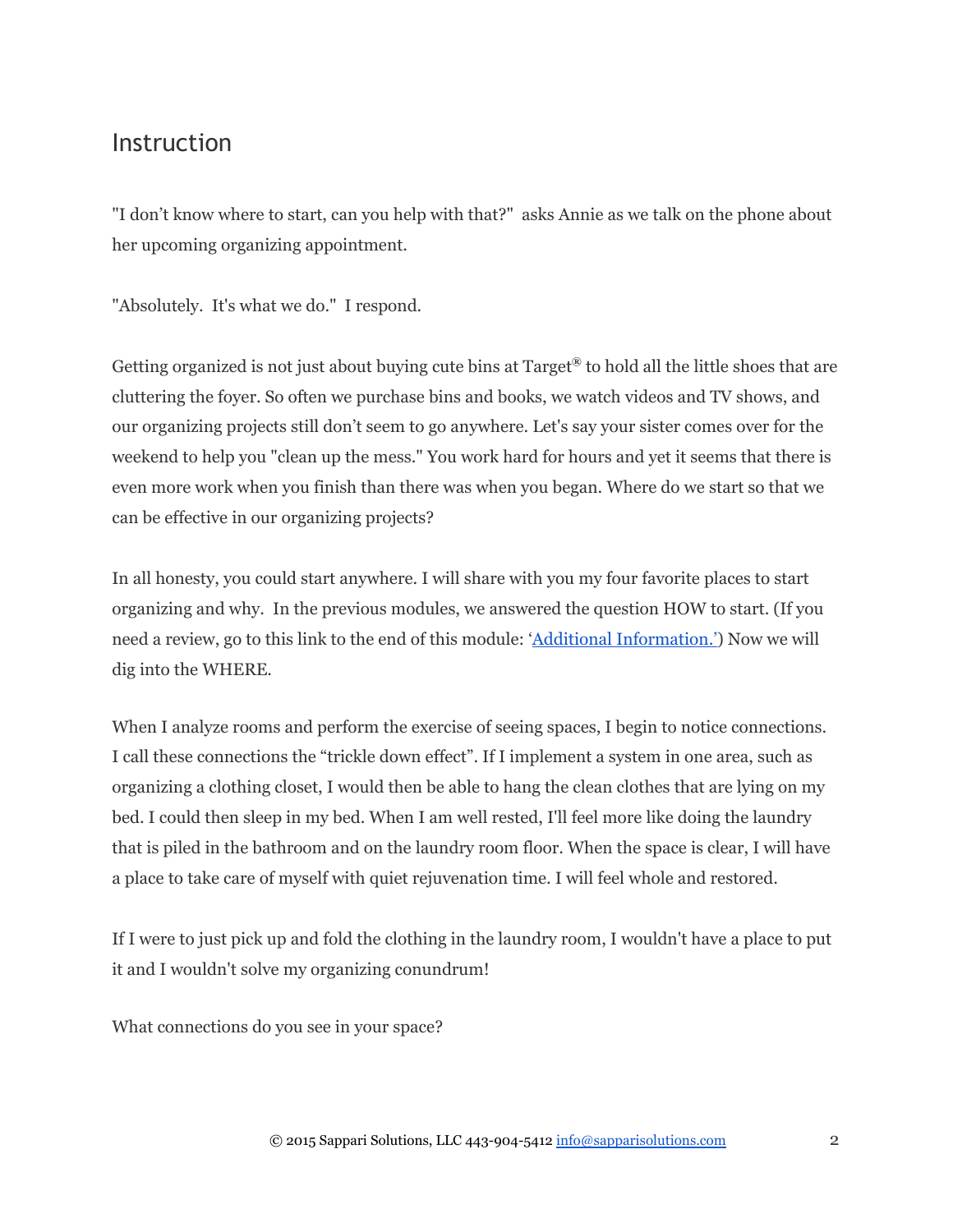# **Visualize Your Space**

Close your eyes. Visualize your space or your destination with your project. What does DONE look, feel, smell, taste, sound like? You may do this for your whole project or just pick one area. Imagine the future, when you complete your project, describe, draw or paste cut-out images of what it is like: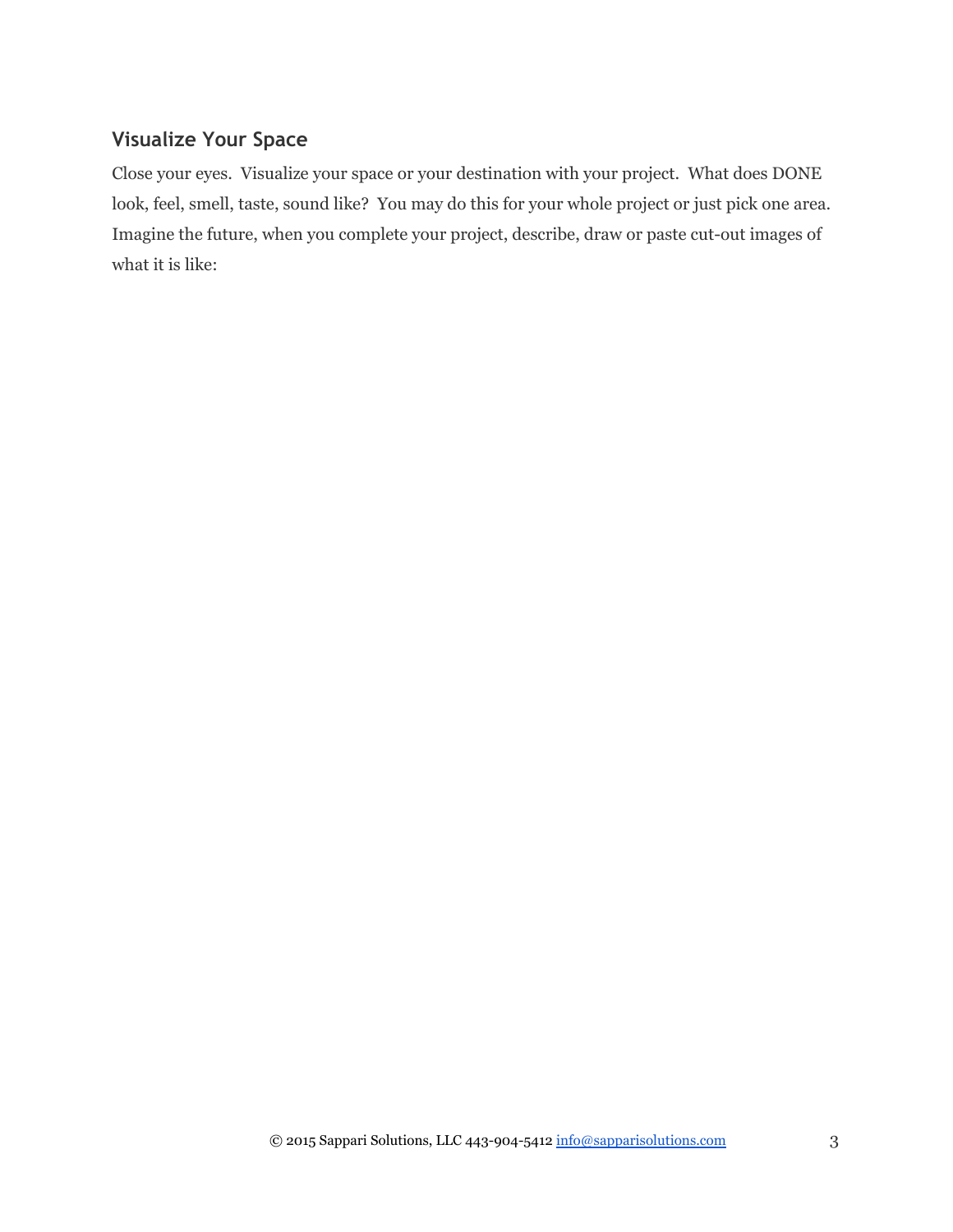# **Where to Begin**

 You can work a little bit in many different areas of your space, but you will see greater progress sooner if you focus your efforts in one area. What can you work on that will have a "trickle down" effect?

# **Four Great Places to Begin Organizing**

#### **Your Bedroom**



This is often my favorite place to begin organizing projects. It provides a safe haven as you work into other places in your home. A peaceful bedroom puts you first, and allows for peaceful sleep.

**The Kitchen**



The kitchen can have that fantastic "trickle down" effect we were talking about earlier. When you organize the kitchen, you can store and prepare food more easily. This means you will eat out less, waste less food, save money and have access to healthier choices. The kitchen is the heart of many homes, and food is often central to family engagement.

© 2015 Sappari Solutions, LLC 443-904-5412  $\frac{info@sapparisolutions.com}{info@sapparisolutions.com}$  4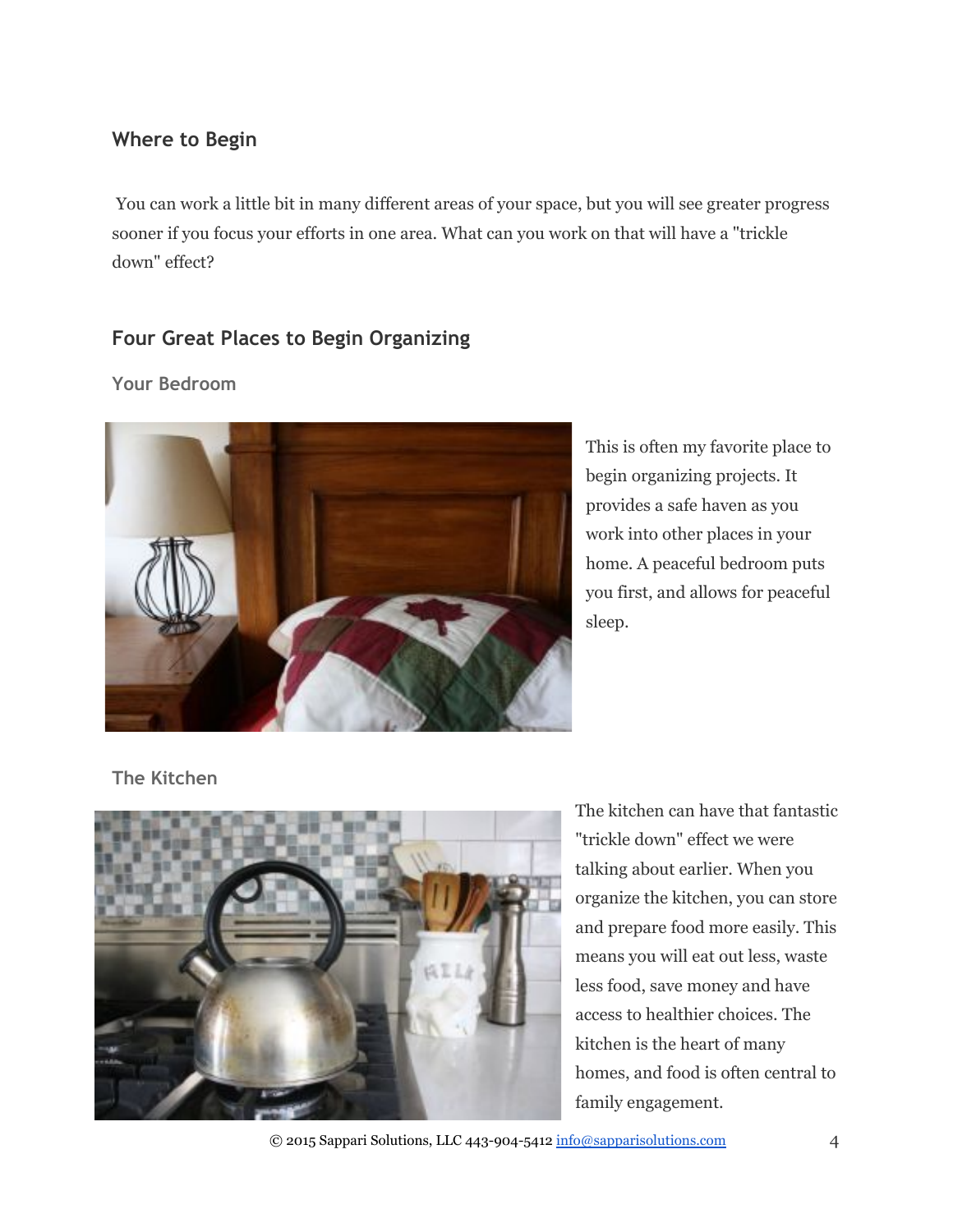#### **The Shed, Garage or Basement**



Items stored in these places have often been placed here because you aren't using them, but don't know where to put them. Either you are avoiding the space because of your emotional attachments or because it has become completely overwhelming. In either case, clearing these spaces can lift a weight physically and

emotionally. Look for the "easy" stuff first, the items that are broken or that you don't care about. Schedule a donation service to come the next day to pick up your unwanted items.

### **The Living Room**



There are ways that we disconnect ourselves from those we care about. One way is letting our most intimate spaces become inhospitable. It isn't intentional, but it comes from habits that need to be changed. It's hard to tell which comes first; the hurt or distance in the relationship, or the living space being in disarray. But whichever comes first, feeling comfortable letting people into

your home allows you to open up space for company, and to reconnect with others. Once you allow others into your home again, you will feel encouraged to work on the parts of your home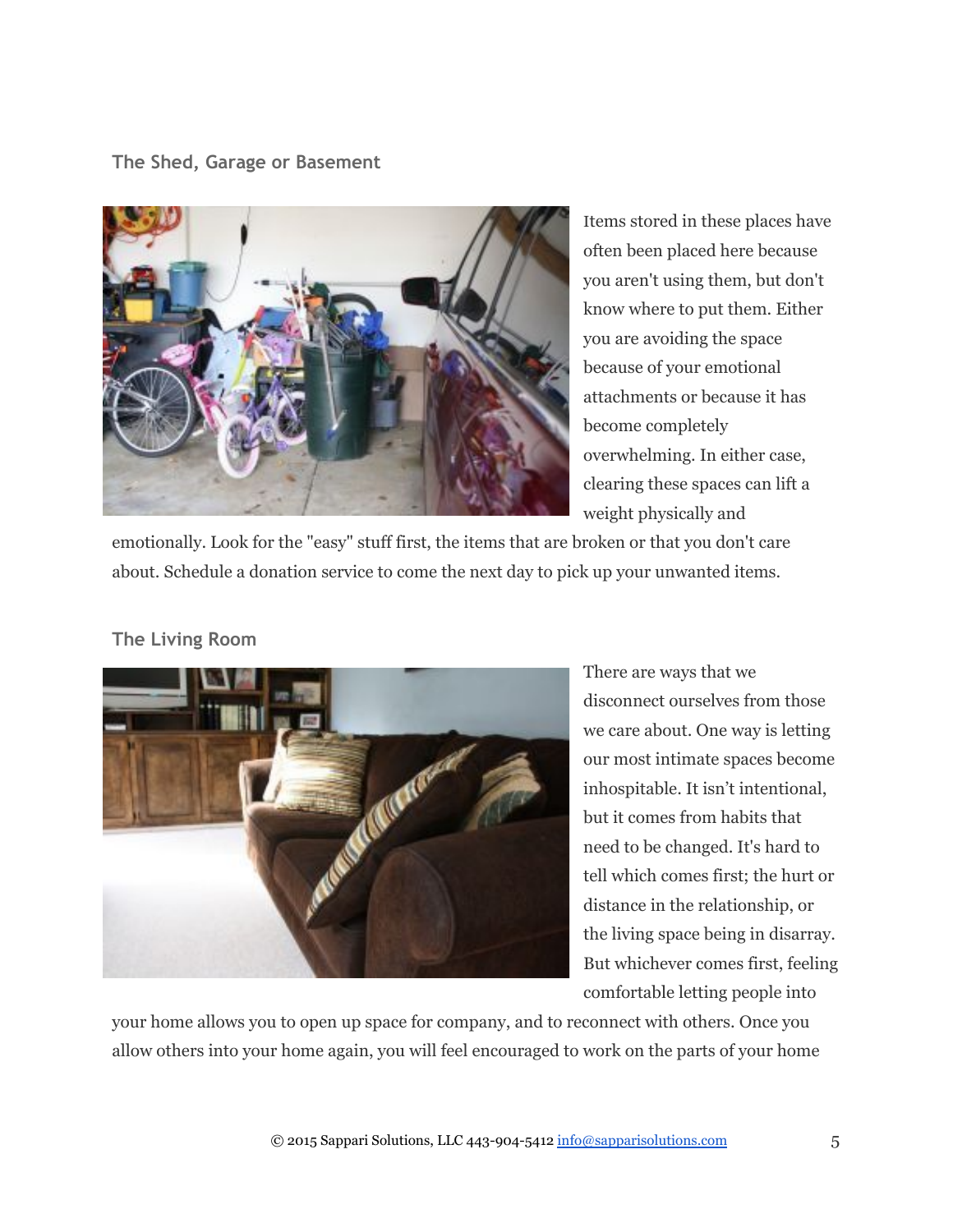that are dragging you down. So clear the living room and make it company ready, then organize the rest afterward.

As you create order in the place where you choose to begin, make sure that you go there and spend time enjoying the new atmosphere. Be intentional about the way that you arrange things. Be sure that you make it yours, and keep it yours. Notice the peace that you feel with the completion of the project. This establishes a "ripple effect" and the order will begin to spread. You will find there the motivation to continue. The desire to tackle the next space will grow as you enjoy the order in this oasis.

## **Learn How to Let Go**

Handling our possessions is a constant cycle. Our things come into our homes, stay for a while and then eventually leave. By keeping only what we treasure, we can do away with clutter and maximize the positive impact that our possessions have on our lives.

Acquisition Pathways, as you recall from Module 2 "Identifying the Source", are the varying ways that things come into our space. We acquire our possessions in a limited number of ways. We are given items, we purchase them, or the items are left behind. Also in Module 2, we talked about the river of possessions that runs through your home. The Acquisition Cycle of Possessions, defined by Terry Prince, is another way to think about our relationship with our things. Terry Price CPO-CD<sup>1</sup> defines the Acquisition Cycle of Possessions as Acquire, Use, Dispose in her 2006 presentation "Overcoming Chronic Disorganization."<sup>2</sup> After we acquire items, we have them for a given time. We could let go of them immediately, such as the junk mail we receive and throw out on our walk into our home, or hold on to them indefinitely, as in the household of stuff we leave for our families to sort through after we pass.

If we look at items as only passing through this cycle, it may be easier to let them go when necessary. We dispose of our items in a few specific ways. They may be recycled or trashed, given away, sold or lost. As we dispose of items, new ones come into the cycle. When this cycle

<sup>&</sup>lt;sup>1</sup> CPO-CD – Certified Professional Organizer Chronic Disorganization

<sup>&</sup>lt;sup>2</sup> [2] The Cycle of Things, Handout - Home Clutter Support, Terry Prince, Elk Grove, CA. 2003.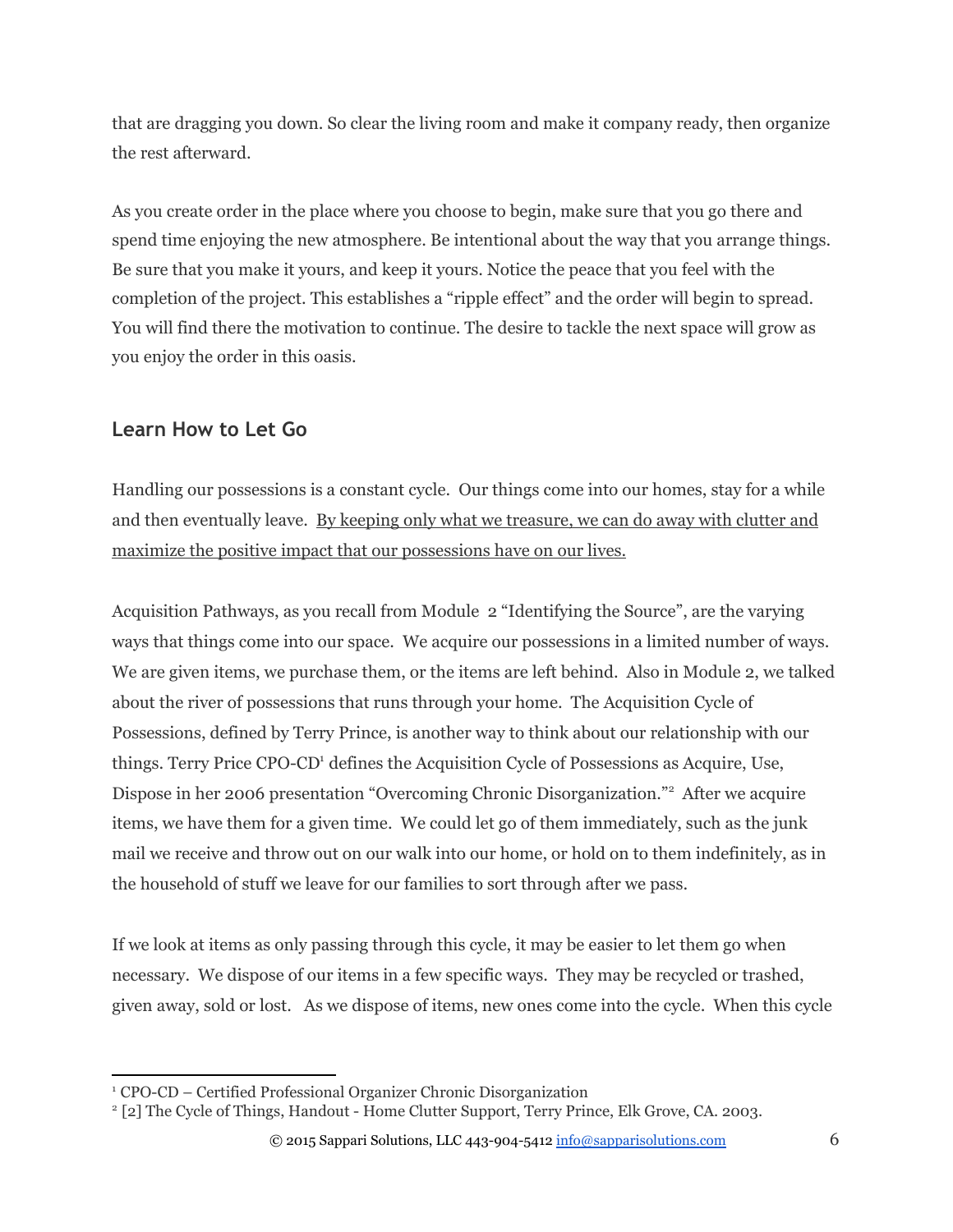becomes out of balance, we are either acquiring too much, too frequently, or we are disposing of too little, too infrequently. This causes the 'Use' stage to bulk up.

Recall from Module 2 what pathways you identified that bring items into your space. Reflect also on whether you had too much in, not enough out or a little of both.

# **Your Decision Making Muscle**

Barbara Hemphill, professional organizer and author of "Taming the Paper Tiger," identifies clutter as unmade decisions. From this point forward, I want you to work your 'decision making muscle.' Just like working your gluteus maximus in a tough workout at the gym, this decision making muscle can be strengthened the more you use it. And, you will find that the more you strengthen it, the easier it will become and you will be able to use it for longer periods of time. To this end, I am going to give you three questions to ask yourself to determine if you should keep an item.

You have committed to taking ACTION and using your decision making muscle to move you forward in your project.

The title of a book by Dana White says it best, Don't Grab a Floatie - Drain the Ocean. Organization is about creating space for you and the life you want to live. But the definition of clutter is chaos. You cannot organize clutter. You need to let go of the clutter in order to create the life you want. You should not just stay afloat in the clutter but drain the ocean that surrounds you. How can you drain the ocean? Begin making decisions on the items you surround yourself with.

**Three Questions to Determine whether You Keep An Item** As you go through this letting go process, you are going to focus on three questions to reduce the clutter and determine whether or not to keep an item.

#### **1.Do You LOVE It?**

 The first and most important question is, do you LOVE the item? Does it bring you joy? Items that you love, bring you joy when you look at them and use them. They are not kept out of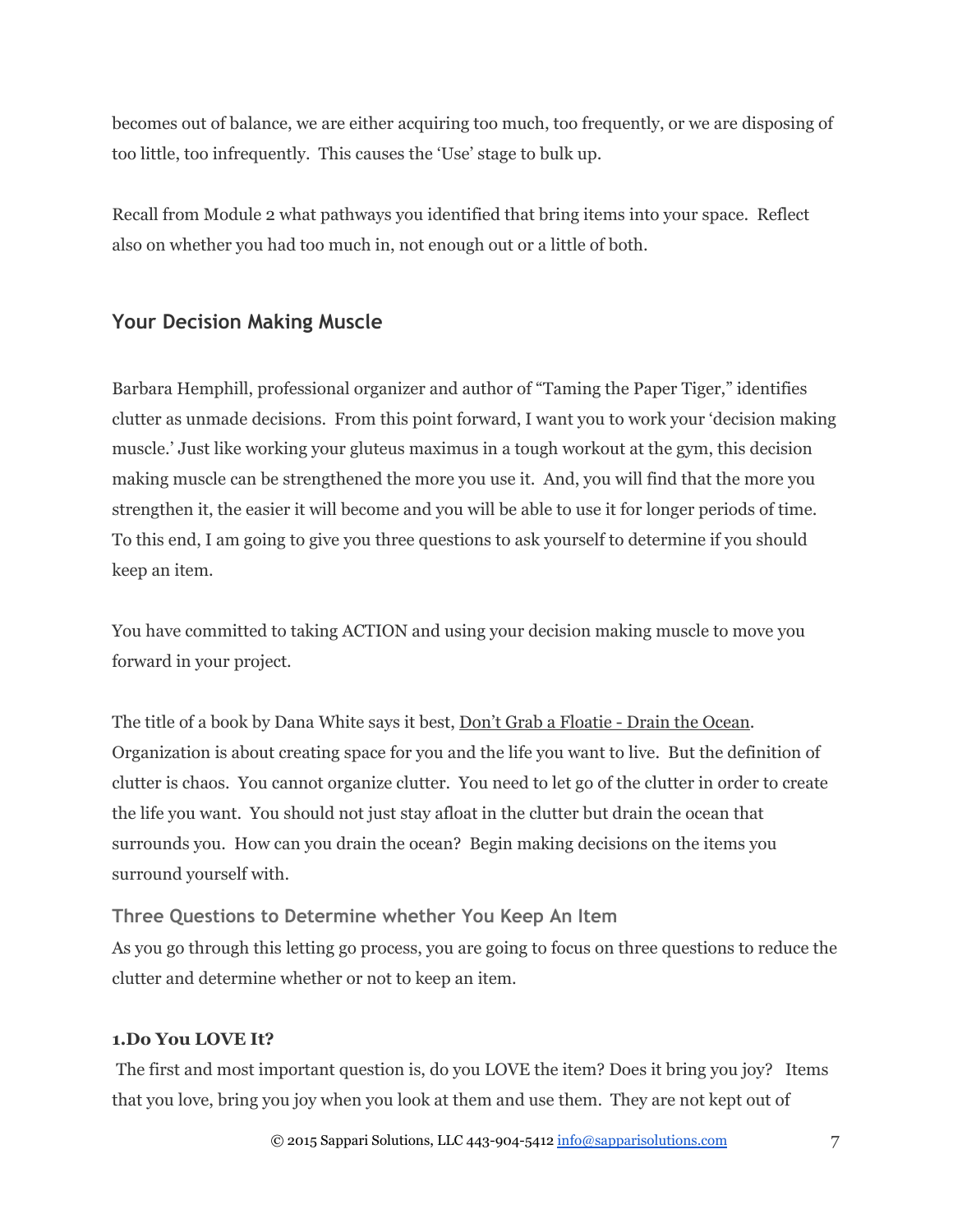obligation, or for any other reason. The majority of what you own should fall into this category and the remaining small percentage should fall into the next two categories.

#### **2. Do You USE It?**

The second question is, do you USE the item? Your lawnmower, toaster, and toilet paper fall into this category. If you are familiar with Pareto's Principle or the 80/20 rule, you will find that the majority of your effectiveness at home comes from a small number of items. In other words, 80% of what you use comes from 20% of what you possess. You only use 20% of what you own! I've even heard this number can be as low as 10%. Given that statistic, you could let go of 80% of your possessions and find that you were not using them anyway. But I am not going to ask you to part with 4 out of every 5 items. You will know what feels 'right' for your situation.

### **3. Do You NEED It?**

The last question is, do you NEED the item? Often we overstate our need of the things we possess, and it makes it harder for us to dispose of them when the time comes. There are four things we NEED to exist: Food, Shelter, Water and Air. If these needs are met, then this question is satisfied and cannot continue to apply to other items. For example the statement, "I NEED these fabulous Manolo Blahnik shoes," does not qualify and should be replaced with, "I LOVE these fabulous Manolo Blahnik shoes."<sup>3</sup>

# **Project Steps**

As you approach each area you will use the following steps to tackle your project:

- 1. **Take a step back** You are already doing this in the planning stages you have followed from the Welcome Module to Module 3. Be mindful. Every new project and area on which you work requires you to step back and plan.
- 2. **Prioritize, set goals** You completed this step in Module 3 but it is important to set goals for the larger project; for example, "I will organize my home to be company ready within the next 365 days." And also the medium projects, "I will declutter the living room

<sup>&</sup>lt;sup>3</sup> If you find this distinction between Love, Use and Need interesting, you may want to check out <u>[Maslow's](http://en.wikipedia.org/wiki/Maslow%27s_hierarchy_of_needs)</u> [Hierarchy of Needs.](http://en.wikipedia.org/wiki/Maslow%27s_hierarchy_of_needs)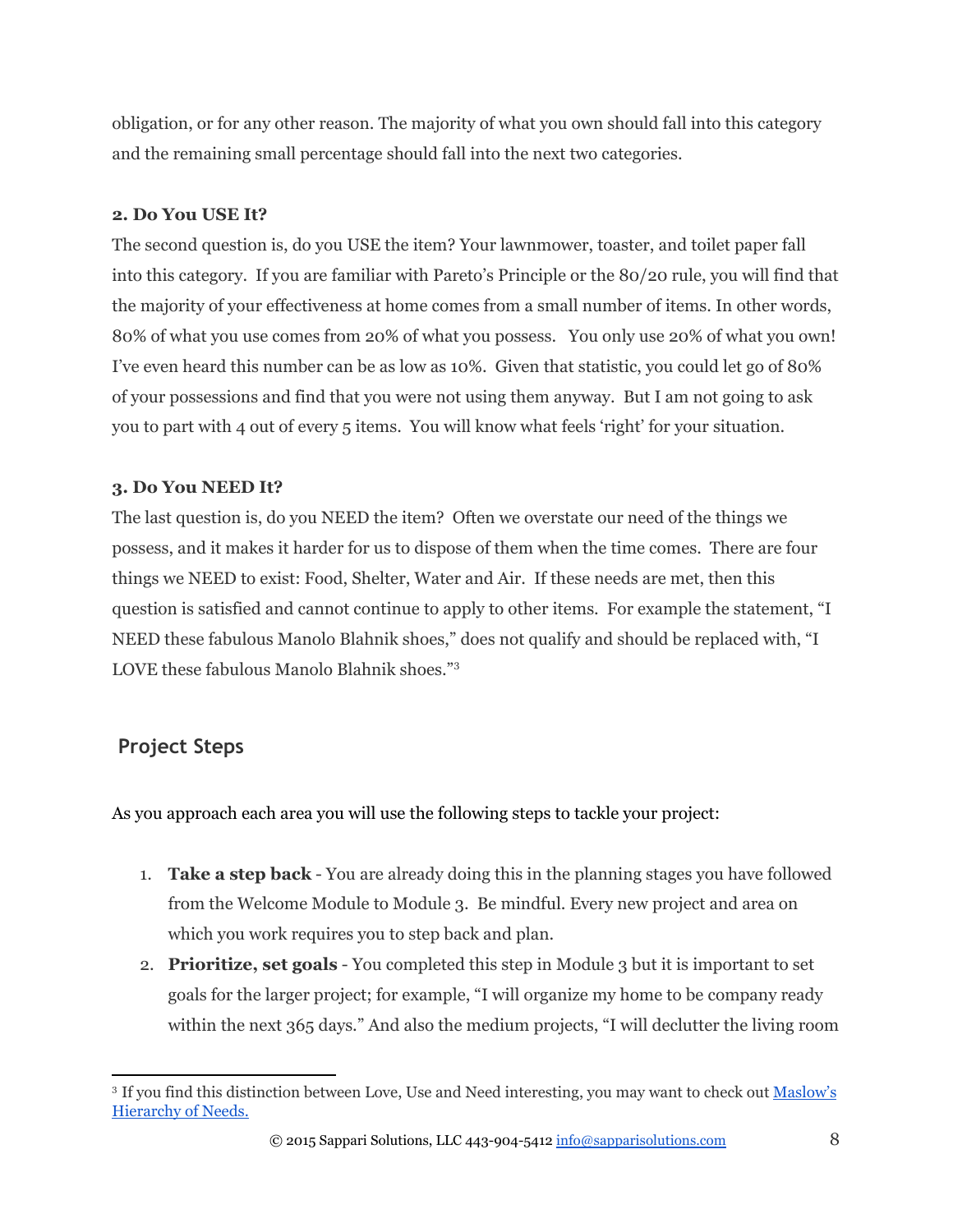to make it company ready in the next 30 days." And even smaller projects such as, "I will downsize my book collection by picking my favorites keeping no more than 2 books for every 3 that find. I will do this over the next week."

- 3. **Identify the Clutter** In Module 2, you identified the clutter in your life and its source.
- 4. Make an appointment with Yourself You will not get this project done if you wait to feel motivated or have the time to do it. So, put it on your calendar or in your schedule to work for 15 - 30 minutes a day. You can even block out bigger chunks of time; 1-3 hours if you have a task in mind. Use a timer to stay on task.
- **5. Gather your tools**
	- a. Box for donations
	- b. Trash Bag and/or recycle bin
	- c. Basket to take items back to other rooms
	- d. Pen & Paper to jot down notes as you think of things to do while you are organizing and decluttering.
- **6. Create a Supportive Environment** This could mean asking a friend to join you for the project or putting on music. 70 beats per minute (bpm) or less is relaxing, great for paper sorting and more than 70 bpm is energizing, great for living rooms, kitchens and bedrooms.

### **But What Do You Do With It?**

You have picked the room where you will start. You have gathered your tools. You have set your timer. Now what? You just dig in! Pick a small place to begin, such as one bookshelf or one drawer and pick up an item. You ask yourself "Do I love it?", "Do I use it?", "Do I need it?" If you answered yes to any of these three questions, then the next step is:

**1.** Put it AWAY. Sometimes a space seems cluttered just because items are not put into their assigned homes. Items may not have an assigned home. Be sure to pick up and put away after you use your things. If an item does not have a home, assign one or reconsider keeping the item. If your possessions do not fit into their assigned space, then that is another clue that you have too much.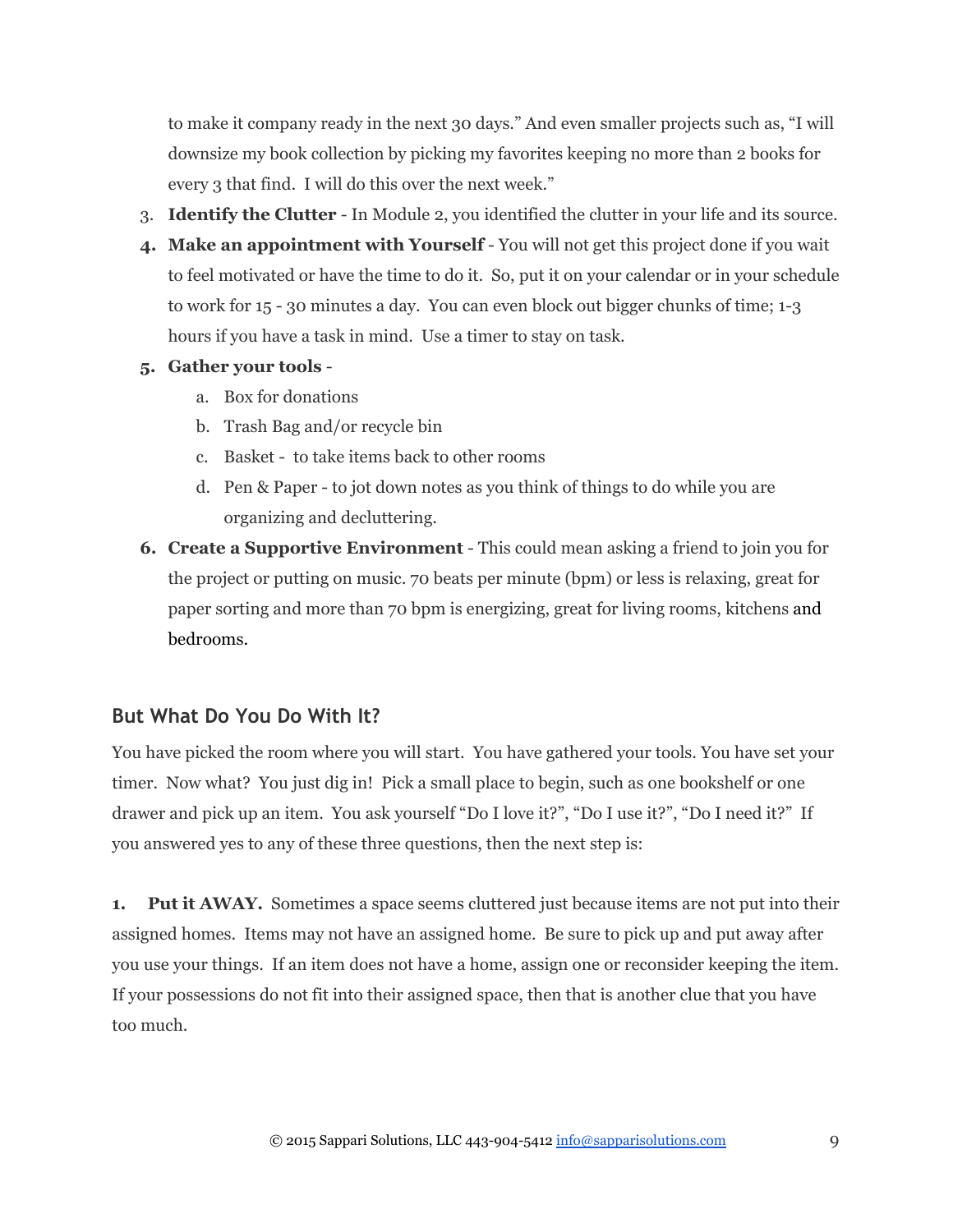If you answered no when you asked, "Do I love it, use it or need it?" then you have two choices:

**2.** Give it AWAY. Parting with our possessions can be difficult. Sometimes it seems they possess us more than we possess them. However, giving away your stuff can help ease the pain of letting go. First, if you have items that are part of your family history, be sure you ask the members of your family if they want the item or know who it should go to. Books, knick-knacks, photos, even old letters, may be valuable, and can be irreplaceable when it comes to documenting the family history. You may also give away by giving items back to their original owner, donating to charity or freecycling<sup>4</sup>. Another option for finding new homes for your items is The Stuff Stop, $\frac{1}{2}$  this is an online resource that allows you look for agencies that need what you are discarding. If your possessions have historical or cultural value, you might consider organizations like theaters, museums, or historical societies. These places are in need of things from certain periods or things that identify cultural and social styles or types. Grandpa's felt fedora may take it's place on stage and help bring authenticity to a scene in "Death of a Salesman," instead of taking up space in the basement.

**3. Throw it AWAY.** If your stuff is damaged beyond repair or just plain trash, you can throw it away. Please recycle when possible. Earth911.com is a website that will help you find recycling options for a wide array of stuff. You can also contact your local department of waste management or landfill for more details on recycling and refuse in your area.

It is easy to become overwhelmed when acquiring and disposing of your possessions has become out of balance in your own possession cycle. Keep in mind the three stages of the cycle (acquire, use, dispose), the three questions to ask yourself (Do I love it, use it or need it?) and the three options on what to do with your stuff (put away, give away, throw away) in order to do away with clutter for good.

# **The Smallest Possible Step**

Change happens in small steps taken consistently over a period of time. Imagine the Grand Canyon being carved by individual drops of water of millions of years. What is one step you can

<sup>4</sup> Freecycle.org An online message board system that matches items given away with people who need them.

<sup>5</sup> http://www.thestuffstop.com/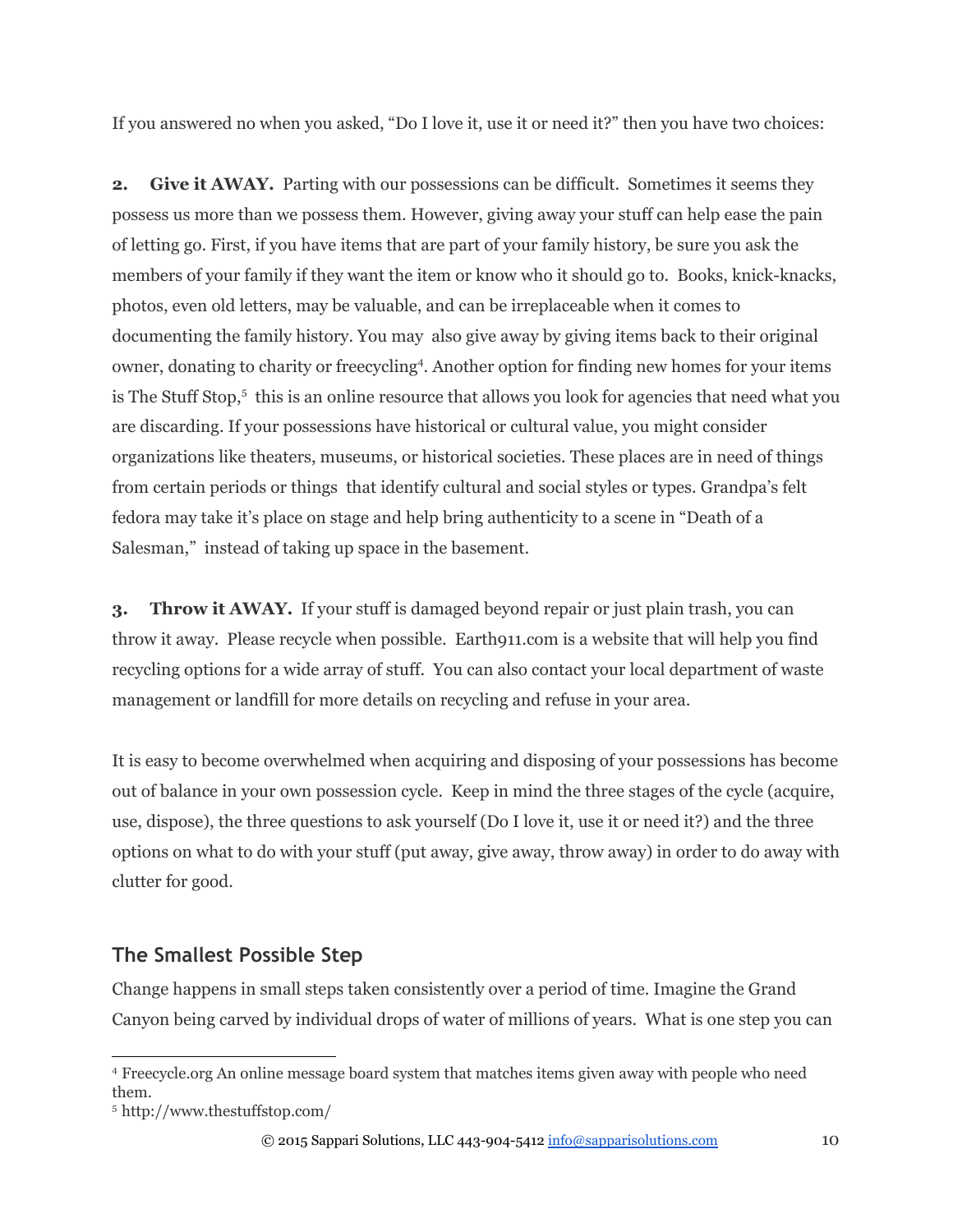take in your starting space to work towards change? If you are in the closet, can you hang 5 pieces of clothing? Could you decide on whether to keep or part with 5 items? In the living room, could you pick up 5 pieces of trash and put them in the bin? In the bathroom, are there expired medicines or empty bottles to discard? Could you group all your medicines into one box or cabinet? You may have noted a great first step on your "to-do list" as you were touring your house. Look there for inspiration. Then, do this small step every day.

### **Additional Information**

## <span id="page-10-0"></span>**HOW to Start Your Organizing Project**

Walk back into your house and put your car keys down. You are not going to start your project by leaving the house or purchasing organizing gear. Find 3 pieces of paper and a pen. Then walk around your house. Look around. What is nagging at you? Label your papers, "Things to Do", "Stuff That is Not Working", and "Things That Are Working Well". If you want, you can indicate



the rooms you are in as you go.

Now, as you tour your house, fill in your paper. Write down everything that comes to your mind. If you need another sheet (or two), get them and if another heading makes sense, add it.

This process could take you 15 minutes or up to an hour. I want

you to SEE your space again.